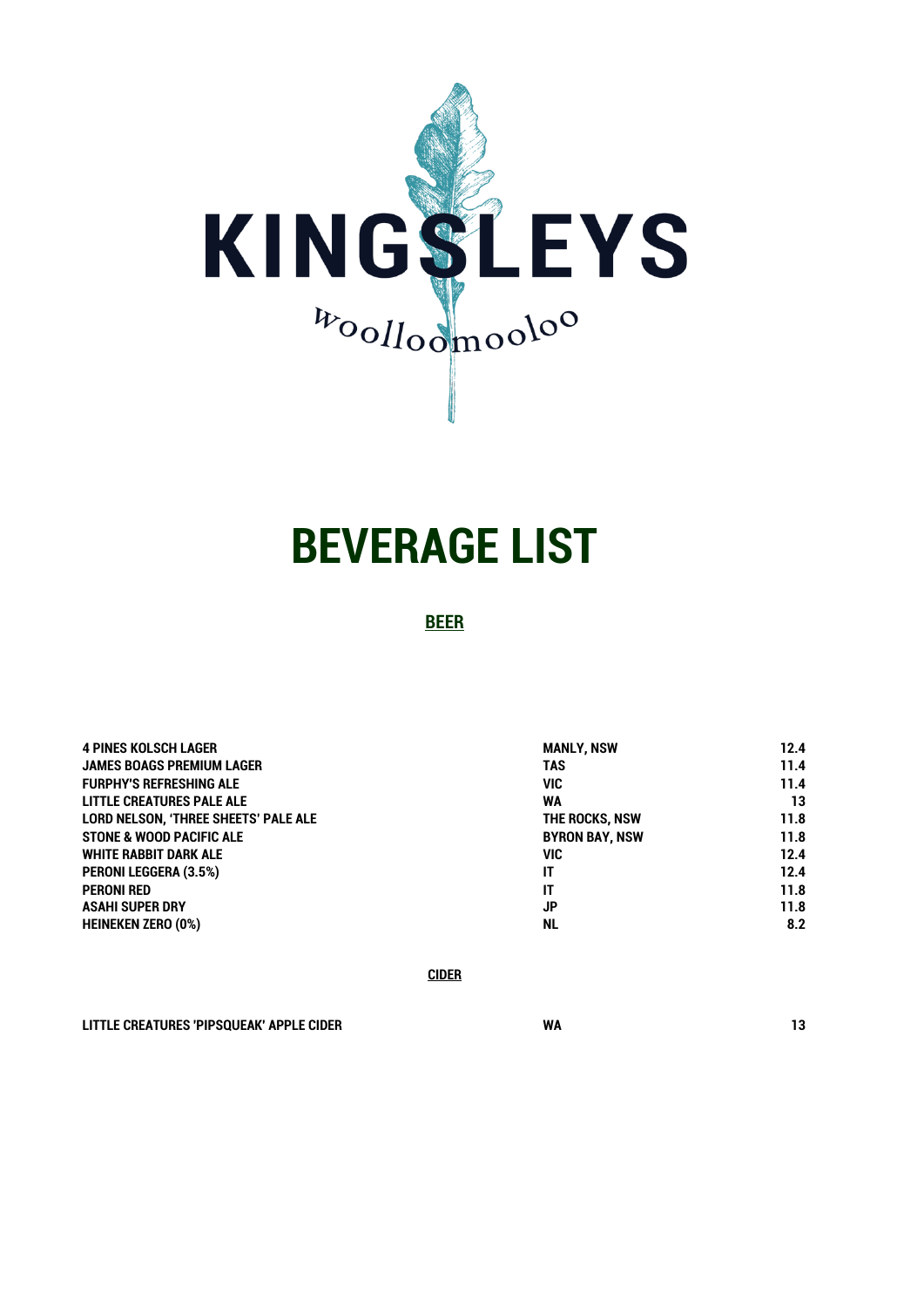# **MARTINIS**

#### **HOW DO YOU LIKE YOURS?**

## **SHAKEN / STIRRED?**

## **DRY / DIRTY?**

#### **OLIVE OR WITH A TWIST?**

**GIN**

| <b>TANQUERAY</b>       | <b>SCT</b> | 24.5 |
|------------------------|------------|------|
| <b>TANQUERAY 10</b>    | <b>SCT</b> | 25.5 |
| <b>ARCHIE ROSE</b>     | <b>NSW</b> | 24.5 |
| <b>BOMBAY SAPPHIRE</b> | UK         | 23.5 |
| <b>HENDRICKS</b>       | <b>UK</b>  | 24.5 |
| <b>AVIATION</b>        | <b>USA</b> | 25.5 |

# **VODKA**

| <b>ARCHIE ROSE</b> | <b>NSW</b> | 24.5 |
|--------------------|------------|------|
| <b>KETEL ONE</b>   | <b>NL</b>  | 23.5 |
| <b>BELVEDERE</b>   | <b>PL</b>  | 24.5 |
| <b>GREY GOOSE</b>  | <b>FR</b>  | 25.5 |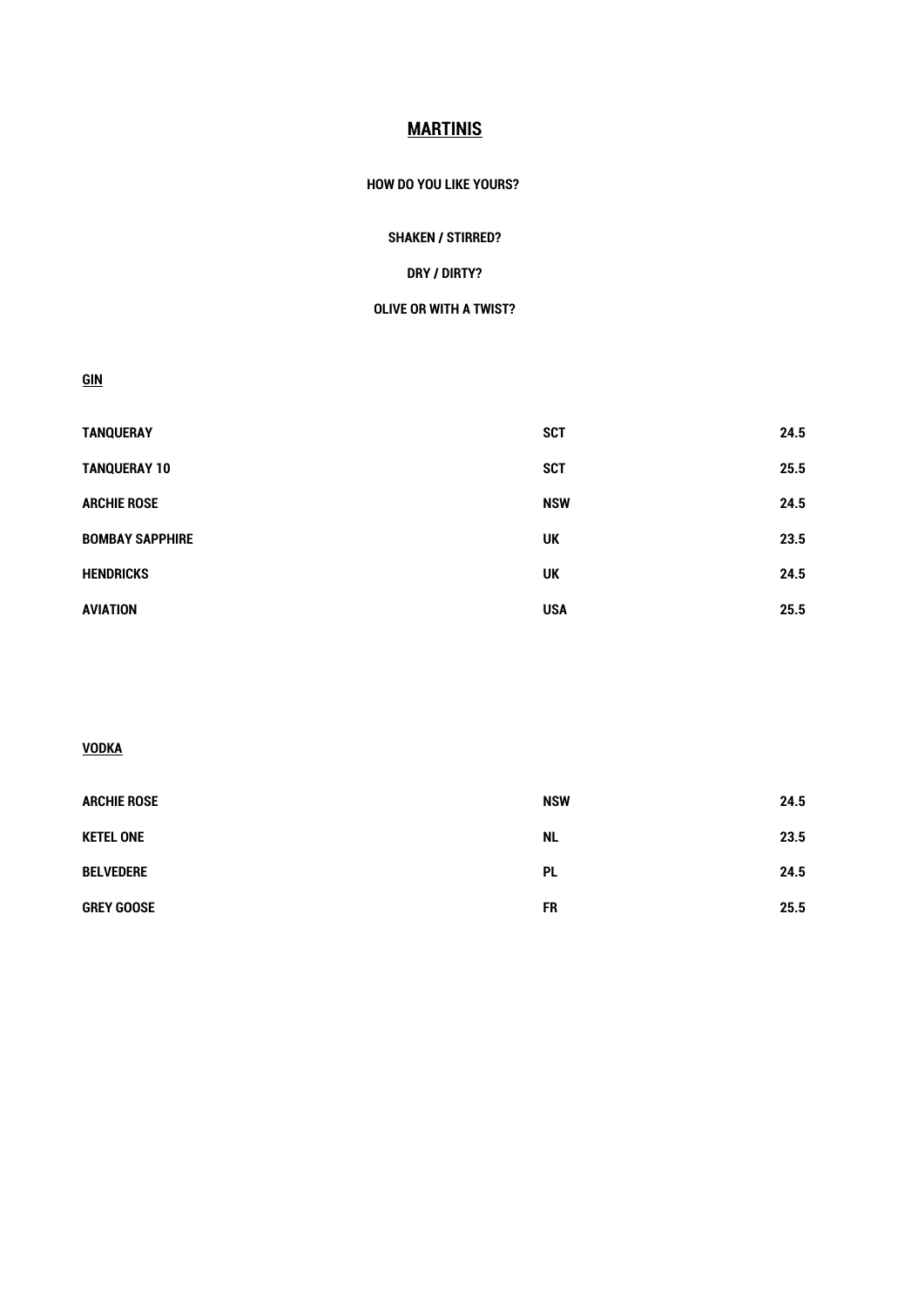# **KINGSLEYS'S SIGNATURE COCKTAILS**

| <b>SUMMER SPRITZ</b><br>Vodka + Elderflower Liqueur + Apple + Sparkling Wine          | 22 |
|---------------------------------------------------------------------------------------|----|
| <b>TOMMY HAWK</b><br>Don Julio Reposado Tequila + Chambord + Lime + Hibiscus Salt Rim | 24 |
| <b>DEL MONACO</b><br>Tanqueray Gin + Lemon + Sugar + Barossa Valley Shiraz Float      | 23 |
| <b>FULL MONTY</b><br>Montenegro + Dark Rum + Passionfruit Syrup + Lime + Egg White    | 23 |
| <b>SLOE DOWN</b><br>Hayman's Sloe Gin + Rosemary Syrup + Muddled Pepperberries        | 24 |
| <b>PEACHY KEEN</b><br>Limoncello + Makers Mark + Lime + Peach Bitters                 | 23 |

# **CLASSIC COCKTAILS**

| <b>SOUTHSIDE</b><br>Tanqueray Gin + Mint + Sugar + Lime                           | 22               |
|-----------------------------------------------------------------------------------|------------------|
| Caipiroska<br>Vodka + Sugar + Lime                                                | 21               |
| <b>AMARETTO SOUR</b><br>Disaronno + Lemon + Sugar + Egg White + Angostura Bitters | 22               |
| <b>COSMOPOLITAN</b><br>Vodka + Cointreau + Cranberry Juice + Lime                 | $22\phantom{.0}$ |
| <b>NEGRONI</b><br>Tanqueray Gin + Sweet Vermounth + Campari                       | 21               |
| <b>OLD FASHIONED</b><br>Makers Mark + Sugar + Angostura Bitters                   | 22               |

# **MOCKTAILS/NON-ALCOHOLIC**

| <b>LYRE LYRE SPRITZ</b><br>Lyre's Bitter Italian + Grapefruit + Lime + Sugar        | 16  |
|-------------------------------------------------------------------------------------|-----|
| <b>NOMORETTI SOUR</b><br>Lyre's Amaretti + Lemon + Sugar + Egg White + Orange Wedge | 16  |
| <b>MCGUIGAN ZERO (200ml)</b><br><b>Sparkling, Sauvignon Blanc, Rose, Shiraz</b>     | 8.5 |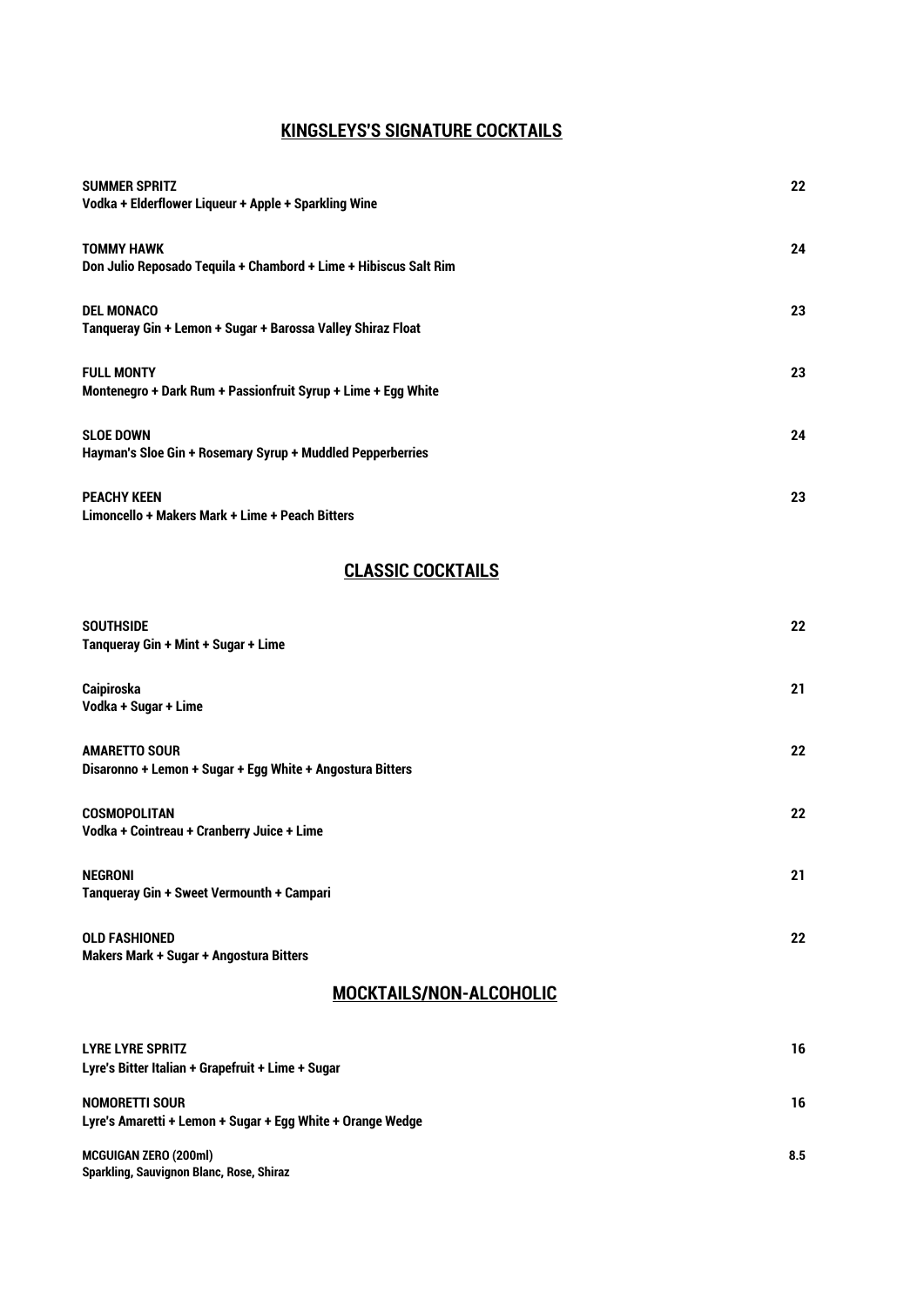# **WINES BY THE GLASS & CARAFE**

#### **KINGLEYS WOOLLOOMOOLOO WINES BY THE GLASS OFFERING AIMS TO PROVIDE OUR GUESTS WITH ACCESS TO THE CLASSIC GRAPE VARIETALS FROM AUSTRALIA & NEW ZEALANDS ICONIC WINE REGIONS AND PRODUCERS.**

| <u>SPARKLING</u> |                                                       |                               | <b>GLS</b>    |
|------------------|-------------------------------------------------------|-------------------------------|---------------|
| ΝV               | <b>AURELIA PROSECCO</b>                               | <b>South Australia</b>        | 14.5          |
| NV               | <b>CHANDON ROSE</b>                                   | <b>Victoria</b>               | 15.5          |
| ΝV               | <b>McGUIGAN ZERO (200ml)</b>                          | <b>NSW</b>                    | 8.5           |
| <u>CHAMPAGNE</u> |                                                       |                               | <b>GLS</b>    |
|                  |                                                       |                               |               |
| NV               | PIPER-HEIDSIECK BRUT                                  | <b>Reims</b>                  | 27            |
| <u>WHITE</u>     |                                                       |                               | GLS   CARAFE  |
| 2020             | <b>ALL SAINTS MOSCATO</b>                             | Rutherglen, VIC               | 15.5 41       |
| 2021             | <b>MESH RIESLING</b>                                  | <b>Eden Valley, SA</b>        | $19.5$   52.5 |
| 2018             | <b>DAVID HOOK PINOT GRIGIO</b>                        | <b>Hunter Valley, NSW</b>     | 15.5          |
| 2021             | <b>ASTROLABE PINOT GRIS</b>                           | Marlbourgh, NZ                | $17.5$   44.5 |
| 2021             | <b>ASTROLABE SAUVIGNON BLANC</b>                      | Marlbourgh, NZ                | $17.5$   43.5 |
| 2020             | <b>VASSE FELIX 'FILIUS', SEMILLON SAUVIGNON BLANC</b> | <b>Margaret River, WA</b>     | $16.5$   43.5 |
| 2019             | <b>RUSDEN 'CHRISTIAN' CHENIN BLANC</b>                | <b>Barossa Valley, SA</b>     | $19.5$   47.5 |
| 2021             | <b>OAKRIDGE 'OVER THE SHOULDER' CHARDONNAY</b>        | <b>Yarra Valley, VIC</b>      | 16.5   38.5   |
| 2021             | <b>COATES CHARDONNAY</b>                              | <b>Adelaide Hills, SA</b>     | $18.5$   47.5 |
| NV               | McGUIGAN ZERO (200ml) SAUVIGNON BLANC                 | <b>NSW</b>                    | 8.5           |
| <b>ROSE</b>      |                                                       |                               | GLS   CARAFE  |
| 2021             | ROGER & RUFUS, GRENACHE                               | <b>Barossa Valley, SA</b>     | 16.5 41       |
| 2021             | <b>MEDHURST ESTATE CABERNET SAUVIGNON   SHIRAZ</b>    | <b>Yarra Valley, VIC</b>      | $17.5$   41   |
| <b>NV</b>        | <b>McGUIGAN ZERO (200ml)</b>                          | <b>NSW</b>                    | 8.5           |
| <u>red</u>       |                                                       |                               | GLS   CARAFE  |
| 2020             | <b>CHARD FARM 'RIVER RUN' PINOT NOIR</b>              | <b>Central Otago, NZ</b>      | $21.5$   56   |
| 2020             | <b>RUSDEN 'GOOD SHEPHERD' MALBEC</b>                  | <b>Barossa Valley, SA</b>     | 17.5 41       |
| 2018             | TORBRECK 'THE STEADING' GRENACHE   MATARO   SHIRAZ    | <b>Barossa Valley, SA</b>     | 27 71         |
| 2018             | FETHERSTON, NEBBIOLO                                  | <b>Victoria</b>               | $20.5$   53.5 |
| 2014             | <b>GEOFF MERRILL 'G&amp;W' CABERNET SAUVIGNON</b>     | Coonawarra   McLaren Vale, S. | 18.5   45.5   |
| 2020             | RUSDEN 'RIPPER CREEK' SHIRAZ   CABERNET SAUVIGNON     | <b>Barossa Valley, SA</b>     | 19.5 53       |
| 2015             | TIM ADAMS 'SCHAEFER' SHIRAZ                           | <b>Clare Valley, SA</b>       | 21.5147.5     |
| NV               | McGUIGAN ZERO (200ML) SHIRAZ                          | <b>NSW</b>                    | 8.5           |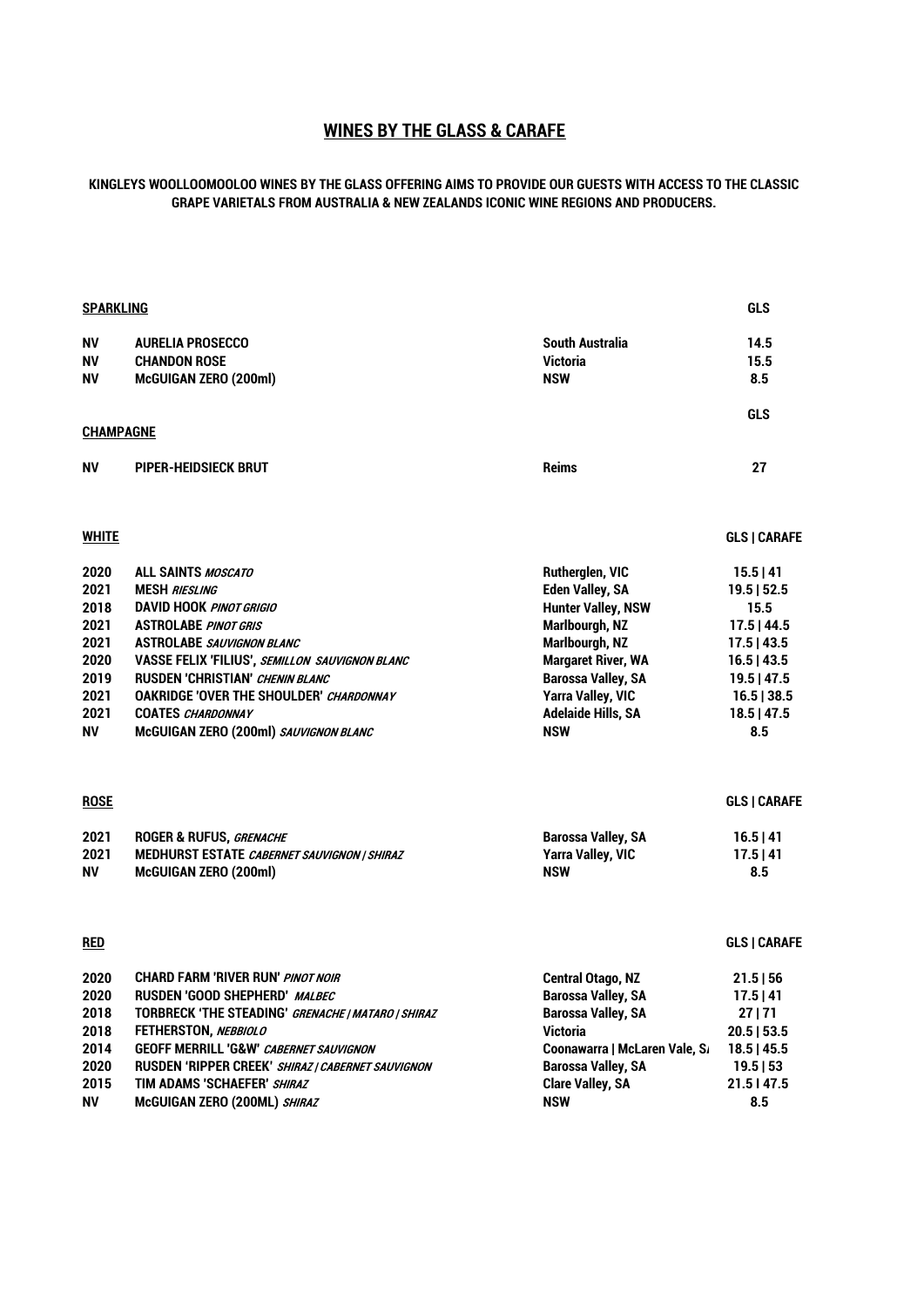# **CHAMPAGNE**

#### **NON-VINTAGE**

| <b>NV</b> | PIPER-HEIDSIECK BRUT                         | <b>Reims</b> | 156 |
|-----------|----------------------------------------------|--------------|-----|
| <b>NV</b> | <b>MOET IMPERIAL BRUT</b>                    | Epernay      | 167 |
| <b>NV</b> | <b>VEUVE CLIQUOT BRUT</b>                    | <b>Reims</b> | 172 |
| <b>NV</b> | JACQUESSON, CUVEE '735' DEG. TARDIF NOV.'15  | <b>Dizy</b>  | 386 |
| <b>NV</b> | JACQUESSON, CUVEE '733' DEG. TARDIF SEPT.'13 | <b>Dizv</b>  | 406 |
| <b>NV</b> | <b>KRUG. GRANDE CUVEE BRUT</b>               | <b>Reims</b> | 728 |

#### **VINTAGE**

| 2010 | <b>DOM PERIGNON</b>                                              | <b>Epernay</b>                 | 455  |
|------|------------------------------------------------------------------|--------------------------------|------|
| 2011 | <b>LARMANDIER-BERNIER 'TERRE DE VERTUS' PREMIER CRU (1500ML)</b> | <b>Vertus</b>                  | 547  |
| 2003 | <b>AGRAPART, EXTRA BRUT GRAND CRU</b>                            | Avize                          | 614  |
| 2004 | AGRAPART, 'VIEUX MILLESIME' EXTRA BRUT GRAND CRU                 | Avize                          | 624  |
| 2014 | <b>LOUIS ROEDERER 'CRISTAL' BRUT</b>                             | <b>Reims</b>                   | 783  |
| 1996 | <b>HENRIOT CUVEE DES ENCHANTELEURS BRUT</b>                      | <b>Reims</b>                   | 1248 |
| 1996 | <b>JACQUESSON 'MILLESIME'</b>                                    | <b>Dizv</b>                    | 770  |
| 2014 | <b>CHATEAU PEYBONHOMME-LES-TOURS</b>                             | <b>Cotes de Blave Bordeaux</b> | 90   |

## **ROSE**

| 2011 | LAHERTE FRERES, 'ROSE DE SAIGNEE LES BEAUDIERS' | <b>Epernay</b> | 333 |
|------|-------------------------------------------------|----------------|-----|
| 2004 | JACQUESSON. 'DIZY TERRES' ROUGE                 | <b>Dizv</b>    | 437 |
| 2006 | <b>PERRIER-JOUET 'BELLE EPOQUE'</b>             | <b>Epernav</b> | 609 |
| 2007 | <b>GOSSET. 'CELEBRIS' EXTRA BRUT</b>            | Aÿ             | 656 |

# **SPARKLING**

| <b>NV</b> | AURELIA PROSECCO                                   | South Australia          | 60  |
|-----------|----------------------------------------------------|--------------------------|-----|
| <b>NV</b> | ARRAS BLANC DE BLANC                               | Tasmania                 | 124 |
| <b>NV</b> | <b>CULLEN 'NEW MOON"</b>                           | Western Australia        | 124 |
| <b>NV</b> | JEAN-PIERRE ROBINOT LÓPERA DES VINS LÁS DES ANNEES | <b>Loire Valley, FRA</b> | 103 |

#### **ROSE**

| <b>NV</b> | <b>CHANDON ROSE</b>    | <b>Victoria</b>            | 92  |
|-----------|------------------------|----------------------------|-----|
| 2013      | STEFANO LUBIANA ROSE   | <b>Derwent Valley, TAS</b> | 167 |
| 2015      | <b>STROHMEIER ROSE</b> | Austria                    | 156 |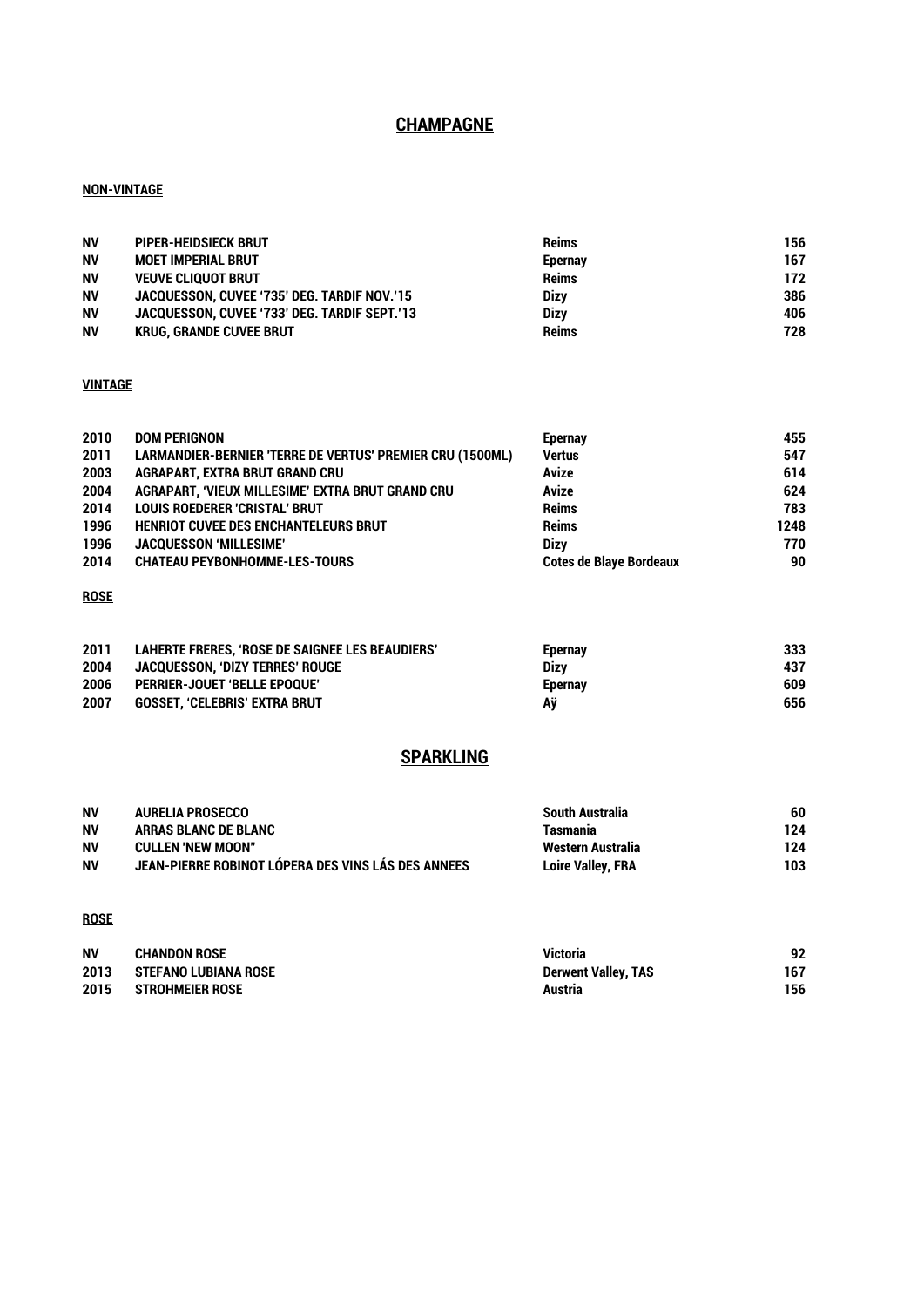# **ROSE**

| 2021 | MITOLO 'JESTER', SANGIOVESE                         | McLaren Vale, SA             | 60  |
|------|-----------------------------------------------------|------------------------------|-----|
| 2021 | <b>ROGER &amp; RUFUS, GRENACHE</b>                  | Barossa Valley, SA           | 73  |
| 2021 | <b>MEDHURST ESTATE, CABERNET SAUVIGNON   SHIRAZ</b> | Yarra Valley, VIC            | 80  |
| 2020 | <b>MARQUIS DE PENNAUTIER.</b> CINSAULT              | Vin de Pavs. FR              | -67 |
| 2020 | CHATEAU DE L'AUMERADE, GRENACHE/CINSAULT/SHIRAZ     | <b>Cotes de Provence. FR</b> | 93  |

# **WHITE**

# **VARIETALS**

| 2020 | ALL SAINTS, MOSCATO                                             | Rutherglen, VIC                   | 71  |
|------|-----------------------------------------------------------------|-----------------------------------|-----|
| 2014 | EGO BODEGAS 'GORU BLANCO', MOSCATEL   CHARDONNAY                | Jumilla, ESP                      | 84  |
| 2019 | RUSDEN 'CHRISTIAN', CHENIN BLANC                                | <b>Barossa Valley, SA</b>         | 89  |
| 2017 | <b>REYNEKE, CHENIN BLANC</b>                                    | <b>Stellenbosch, South Africa</b> | 96  |
| 2016 | PEGASUS BAY 'VERGENCE', SEM   CHARD   MUSCAT   GEWURZT          | <b>Canterbury, NZ</b>             | 97  |
| 2019 | HENSCHKE 'JOSEPH HILL', GEWURZTRAMINER                          | <b>Adelaide Hills, SA</b>         | 102 |
| 2007 | DOM. OSTERTAG 'VIGNOBLE D'E', GEWURTZRAMINER                    | Alsace, FRA                       | 150 |
| 2014 | MARIA & SEPP MUSTER OPOK, SAV   CHARD   MUSCAT   WELSCHRIESLING | Styria, AT                        | 125 |
| 2015 | RUDI PICHLER, 'TERRASSEN SMARAGD' GRUNER VELTLINER              | Wachau, AT                        | 166 |
| 2009 | ALGUEIRA ESCALADA, GODELLO                                      | <b>Ribeira, ESP</b>               | 174 |
| 2013 | <b>YVES CUILLERON 'LES CHAILLETS', VIOGNIER</b>                 | <b>Condrieu, FR</b>               | 229 |

## **RIESLING**

| 2021 | <b>MESH</b>                             | <b>Eden Valley, SA</b>      | 95  |
|------|-----------------------------------------|-----------------------------|-----|
| 2020 | <b>POOLEY</b>                           | <b>Tasmania</b>             | 107 |
| 2015 | PEWSEY VALE, 'CONTOURS'                 | Eden Valley, SA             | 107 |
| 2020 | <b>FRANKLAND ESTATE</b>                 | <b>Frankland River, WA</b>  | 113 |
| 2014 | <b>GEORG BREUER, 'BERG SCHLOSSBERG'</b> | <b>Rheingau, GER</b>        | 279 |
| 2014 | DR LOOSEN 'ERDENER PRALAT ALTE REBEN'   | <b>Mosel. GER</b>           | 343 |
| 2009 | DOMAINE WEINBACH 'SCHLOSSBERG'          | <b>Alsace Grand Cru. FR</b> | 482 |
| 2014 | DOMAINE OSTERTAG 'MUENCHBERG'           | <b>Alsace Grand Cru, FR</b> | 229 |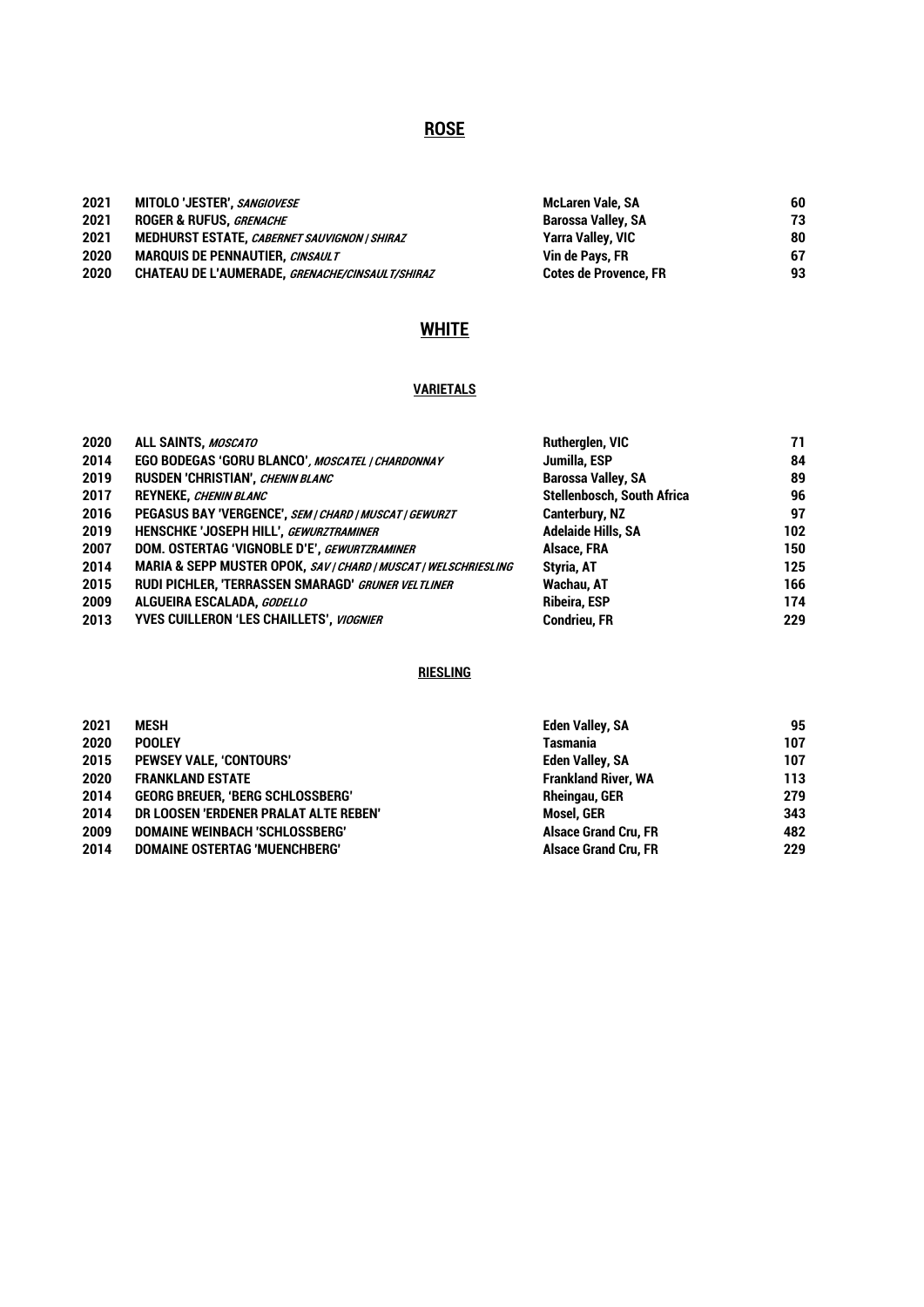# **WHITE**

#### **PINOT GRIS/GRIGIO**

| 2021 | DAVID HOOK, <i>PINOT GRIGO</i>   | <b>Hunter Valley, NSW</b> | 64  |
|------|----------------------------------|---------------------------|-----|
| 2021 | <b>ASTROLABE PINOT GRIS</b>      | Marlbourgh, NZ            | 80  |
| 2021 | <b>NASHDALE LANE.</b> PINOT GRIS | <b>Orange, NSW</b>        | 82  |
| 2018 | MAN 'O WAR 'EXILED', PINOT GRIS  | Waiheke Island, NZ        | 97  |
| 2019 | <b>VALLI, PINOT GRIS</b>         | <b>Central Otago, NZ</b>  | 102 |

## **SAUVIGNON BLANC | SEMILLON | BLENDS**

| CAPE MENTELLE, SAUV BLANC / SEMILLON                | <b>Margaret River, WA</b>   | 65 |
|-----------------------------------------------------|-----------------------------|----|
| <b>BIMBADGEN, SEMILLON</b>                          | <b>Hunter Valley, NSW</b>   | 67 |
| TORBRECK 'WOODCUTTERS', SEMILLON                    | <b>Barossa Valley, SA</b>   | 73 |
| FREYCINET, 'WINEGLASS BAY', SAUVIGNON BLANC         | <b>Tasmania</b>             | 75 |
| VASSE FELIX 'FILIUS', SEMILLON SAUVIGNON BLANC      | <b>Margaret River, WA</b>   | 77 |
| NEUDORF 'TIRI TIRI', SAUVIGNON BLANC                | Marlborough, NZ             | 82 |
| <b>ASTROLABE, SAUVIGNON BLANC</b>                   | Marbourgh, NZ               | 84 |
| <b>DOG POINT, SAUVIGNON BLANC</b>                   | Marlborough, NZ             | 87 |
| SHAW & SMITH, SAUVIGNON BLANC                       | <b>Adelaide Hills</b>       | 89 |
| <b>MOUTON CADET, BARON P. DE ROTHSCHILD RESERVE</b> | <b>Graves, Bordeaux, FR</b> | 91 |
|                                                     |                             |    |

## **MARSANNE | ROUSSANNE BLEND**

| 2019 | JOHN DUVAL 'PLEXUS', <i>MARSANNE   ROUSANNE   VIOGNIER</i>   | Barossa Valley, SA       | 106 |
|------|--------------------------------------------------------------|--------------------------|-----|
| 2016 | MOUNT MARY, 'MARLI RUSSEL', MARSANNE   ROUSSANNE   CLAIRETTE | Yarra Valley, VIC        | 129 |
| 2016 | YERINGBERG, <i>MARSANNE   ROUSANNE</i>                       | <b>Yarra Valley, VIC</b> | 156 |

#### **CHARDONNAY**

| 2022 | MARGAN                                     | <b>Hunter Valley, NSW</b>  | 60  |
|------|--------------------------------------------|----------------------------|-----|
| 2021 | <b>OAKRIDGE 'OVER THE SHOULDER'</b>        | <b>Yarra Valley, VIC</b>   | 64  |
| 2021 | <b>SHADOWFAX</b>                           | <b>Macedon Ranges, VIC</b> | 80  |
| 2019 | <b>NEUDORF</b>                             | Nelson.NZ                  | 92  |
| 2018 | <b>DOMINIQUE PORTET 'ORIGINE'</b>          | <b>Yarra Valley, VIC</b>   | 113 |
| 2018 | <b>CAPE MENTELLE</b>                       | <b>Margaret River, WA</b>  | 140 |
| 2020 | <b>SHAW &amp; SMITH. 'M3'</b>              | <b>Adelaide Hills, SA</b>  | 140 |
| 2020 | PETALUMA, 'YELLOW LABEL' PICCADILLY VALLEY | <b>Adelaide Hills, SA</b>  | 190 |
| 2021 | <b>COATES</b>                              | <b>Adelaide Hills, SA</b>  | 89  |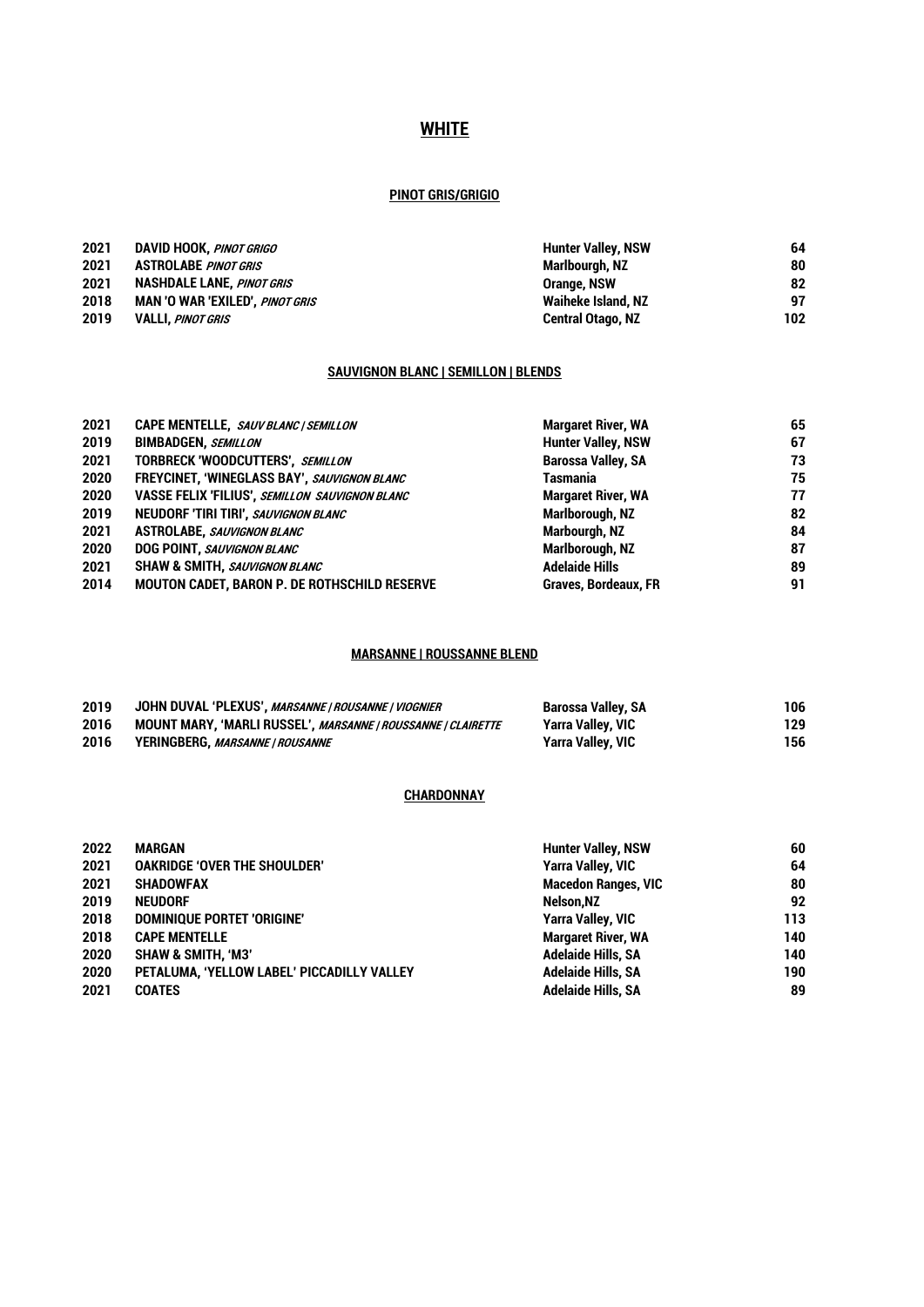# **RED**

## **PINOT NOIR**

| 2020 | JOSEF CHROMY 'PEPIK'               | <b>Launceston, TAS</b>        | 75  |
|------|------------------------------------|-------------------------------|-----|
| 2021 | <b>DALRYMPLE</b>                   | <b>Coal River Valley, TAS</b> | 93  |
| 2020 | <b>MT DIFFICULTY 'ROARING MEG'</b> | <b>Central Otago, NZ</b>      | 95  |
| 2020 | <b>CHARD FARM</b>                  | <b>Central Otago, NZ</b>      | 96  |
| 2010 | <b>MOUNT MARY 375ml</b>            | <b>Yarra Valley, VIC</b>      | 182 |
| 2019 | <b>VALLI BANNOCKBURN</b>           | <b>Central Otago, NZ</b>      | 210 |
| 2003 | <b>EASTERN PEAKE</b>               | <b>Ballarat, VIC</b>          | 301 |

#### **SPANISH VARIETALS**

| 2019 | TEUSNER 'THE DOG STRANGLER'. MATARO | <b>Barossa Valley, SA</b> | 92  |
|------|-------------------------------------|---------------------------|-----|
| 2016 | TIM ADAMS 'LADERA'. TEMPRANILLO     | <b>Clare Valley, SA</b>   | 92  |
| 2021 | SAMUEL'S GORGE, TEMPRANILLO         | McLaren Vale. SA          | 118 |

## **ITALIAN VARIETALS**

| 2021 | LA PROVA. <i>SANGIOVESE</i> | <b>Adelaide Hills, SA</b> | 60 |
|------|-----------------------------|---------------------------|----|
| 2018 | FETHERSTON. <i>NEBBIOLO</i> | Victoria                  |    |

## **OTHER VARIETALS**

| 2020 | RUSDEN 'GOOD SHEPHERD'. MALBEC  | <b>Barossa Valley, SA</b> | 84  |
|------|---------------------------------|---------------------------|-----|
| 2020 | CULLEN. <i>MALBEC</i>           | Margaret River, WA        | 124 |
| 2017 | <b>CAPE MENTELLE, ZINFANDEL</b> | <b>Margaret River, WA</b> | 156 |
| 2005 | BEST'S, <i>PINOT MEUNIER</i>    | <b>Great Western, VIC</b> | 311 |

## **GRENACHE | BLENDS**

| 2020 | SPINIFEX, 'ESPIRIT', <i>GRENACHE   MATARO</i>        | Barossa Valley, SA | 97  |
|------|------------------------------------------------------|--------------------|-----|
| 2020 | YELLAND & PAPP'S, '2ND TAKE', GRENACHE               | Barossa Valley, SA | 106 |
| 2017 | TORBRECK. 'HARRIS'. GRENACHE                         | Barossa Valley, SA | 106 |
| 2018 | TORBRECK, 'THE STEADING', GRENACHE   MATARO   SHIRAZ | Barossa Valley, SA | 118 |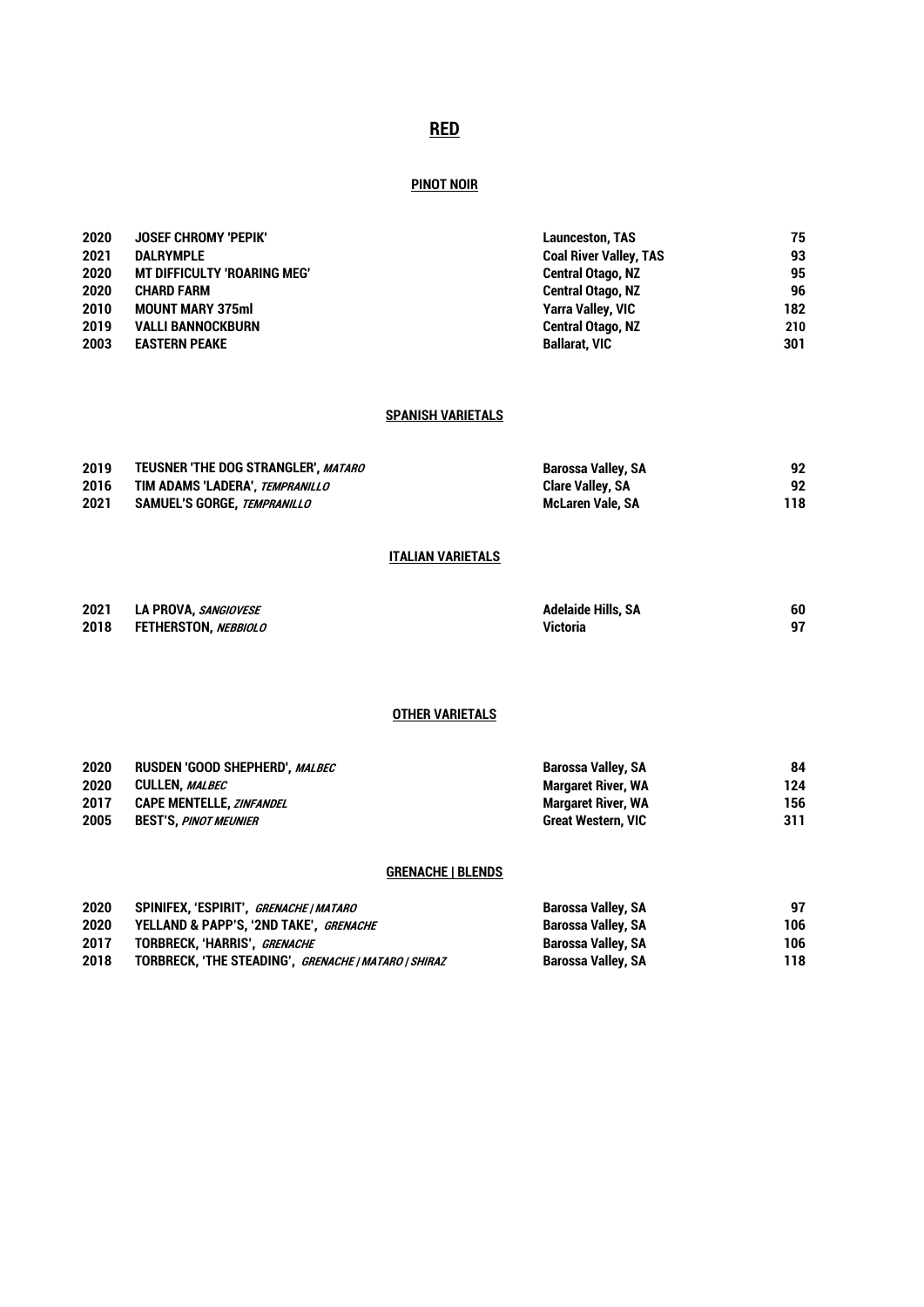# **RED**

## **CABERNET SAUVIGNON | MERLOT | BLENDS**

| 2014 | GEOFF MERRILL 'G&W', CABERNET SAUVIGNON            | Coonawarra McLaren, SA     | 77  |
|------|----------------------------------------------------|----------------------------|-----|
| 2017 | TIM ADAMS, CABERNET / MALBEC                       | <b>Clare Valley, SA</b>    | 80  |
| 2018 | <b>BLEASDALE 'FRANK POTTS', CABERNET SAUVIGNON</b> | <b>Langhorne Creek, SA</b> | 85  |
| 2018 | YALUMBA 'THE CIGAR', CABERNET SAUVIGNON            | <b>Coonawarra, SA</b>      | 96  |
| 2017 | PICARDY, MERLOT, CABERNET SAUV, CABERNET FRANC     | Pemberton, WA              | 96  |
| 2020 | <b>BOWEN ESTATE, CABERNET SAUVIGNON</b>            | <b>Coonawarra, SA</b>      | 97  |
| 2018 | MAN 'O WAR 'IRONCLAD', CABERNET SAUVIGNON   MERLOT | <b>Waiheke Island, NZ</b>  | 134 |
| 2017 | RUSDEN 'BOUNDARIES', CABERNET SAUVIGNON            | <b>Barossa Valley, SA</b>  | 177 |
| 2018 | ROCKFORD 'RIFLE RANGE', CABERNET SAUVIGNON         | <b>Barossa Valley, SA</b>  | 194 |
| 2018 | MITOLO 'SERPICO', CABERNET SAUVIGNON               | <b>McLaren Vale, SA</b>    | 220 |
| 2019 | PENFOLDS BIN 389, SHIRAZ/ CABERNET                 | <b>South Australia</b>     | 258 |
| 2015 | PETALUMA 'EVANS VINEYARD', BORDEAUX BLEND          | Coonawarra, SA             | 280 |

## **SHIRAZ | BLENDS**

| 2020<br>RUSDEN 'RIPPER CREEK', SHIRAZ   CABERNET SAUVIGNON<br><b>Barossa Valley, SA</b><br>TIM ADAMS 'SCHAFFER', SHIRAZ<br>2015<br><b>Clare Valley, SA</b><br>MITOLO 'ANGELA', SHIRAZ<br><b>McLaren Vale, SA</b><br>2019<br>2018<br><b>DUTSCHKE 'GHR', SHIRAZ</b><br><b>Barossa Valley, SA</b><br>SPINIFEX 'BETE NOIR', SHIRAZ<br>2020<br><b>Barossa Valley, SA</b><br><b>Barossa Valley, SA</b><br>2021<br>HENSCHKE 'FIVE SHILLINGS', SHIRAZ/MATARO<br>2018<br>ROCKFORD 'ROD & SPUR', SHIRAZ   CABERNET SAUVIGNON<br><b>Barossa Valley, SA</b><br>2020<br>SAMUEL'S GORGE, SHIRAZ<br><b>McLaren Vale, SA</b><br><b>YVES CUILLERON 375ml, SHIRAZ</b><br><b>Cote-Rotie, FR</b><br>2013<br>2019<br><b>TORBRECK 'STRUIE', SHIRAZ</b><br><b>Barossa Valley, SA</b> | 89<br>92<br>95 |
|---------------------------------------------------------------------------------------------------------------------------------------------------------------------------------------------------------------------------------------------------------------------------------------------------------------------------------------------------------------------------------------------------------------------------------------------------------------------------------------------------------------------------------------------------------------------------------------------------------------------------------------------------------------------------------------------------------------------------------------------------------------|----------------|
|                                                                                                                                                                                                                                                                                                                                                                                                                                                                                                                                                                                                                                                                                                                                                               |                |
|                                                                                                                                                                                                                                                                                                                                                                                                                                                                                                                                                                                                                                                                                                                                                               |                |
|                                                                                                                                                                                                                                                                                                                                                                                                                                                                                                                                                                                                                                                                                                                                                               |                |
|                                                                                                                                                                                                                                                                                                                                                                                                                                                                                                                                                                                                                                                                                                                                                               | 100            |
|                                                                                                                                                                                                                                                                                                                                                                                                                                                                                                                                                                                                                                                                                                                                                               | 113            |
|                                                                                                                                                                                                                                                                                                                                                                                                                                                                                                                                                                                                                                                                                                                                                               | 92             |
|                                                                                                                                                                                                                                                                                                                                                                                                                                                                                                                                                                                                                                                                                                                                                               | 155            |
|                                                                                                                                                                                                                                                                                                                                                                                                                                                                                                                                                                                                                                                                                                                                                               | 129            |
|                                                                                                                                                                                                                                                                                                                                                                                                                                                                                                                                                                                                                                                                                                                                                               | 139            |
|                                                                                                                                                                                                                                                                                                                                                                                                                                                                                                                                                                                                                                                                                                                                                               | 150            |
| Adelaide, SA<br>2018<br>PETALUMA 'B&V', SHIRAZ                                                                                                                                                                                                                                                                                                                                                                                                                                                                                                                                                                                                                                                                                                                | 175            |
| <b>BANNOCKBURN 'DE LA ROCHE', SHIRAZ</b><br>Geelong, NSW<br>2017                                                                                                                                                                                                                                                                                                                                                                                                                                                                                                                                                                                                                                                                                              | 194            |
| Yarra Valley, VIC<br>2018<br>YERINGBERG, SHIRAZ                                                                                                                                                                                                                                                                                                                                                                                                                                                                                                                                                                                                                                                                                                               | 204            |
| 2017<br><b>Hunter Valley, NSW</b><br><b>GLENGUIN 'ARISTEA', SHIRAZ</b>                                                                                                                                                                                                                                                                                                                                                                                                                                                                                                                                                                                                                                                                                        | 219            |
| 2018<br><b>USHER TINKLER RESERVE, SHIRAZ</b><br><b>Hunter Valley, NSW</b>                                                                                                                                                                                                                                                                                                                                                                                                                                                                                                                                                                                                                                                                                     | 220            |
| <b>Yarra Valley, VIC</b><br>2019<br><b>TOOLANGI 'D BLOCK', SHIRAZ</b>                                                                                                                                                                                                                                                                                                                                                                                                                                                                                                                                                                                                                                                                                         | 230            |
| <b>GLAETZER 'AMON-RA', SHIRAZ</b><br>2018<br><b>Barossa Valley, SA</b>                                                                                                                                                                                                                                                                                                                                                                                                                                                                                                                                                                                                                                                                                        | 268            |
| 2019<br><b>RUSDEN 'BLACK GUTS', SHIRAZ</b><br><b>Barossa Valley, SA</b>                                                                                                                                                                                                                                                                                                                                                                                                                                                                                                                                                                                                                                                                                       | 268            |
| 2017<br><b>Barossa Valley, SA</b><br>JOHN DUVAL 'ELIGO', SHIRAZ                                                                                                                                                                                                                                                                                                                                                                                                                                                                                                                                                                                                                                                                                               | 315            |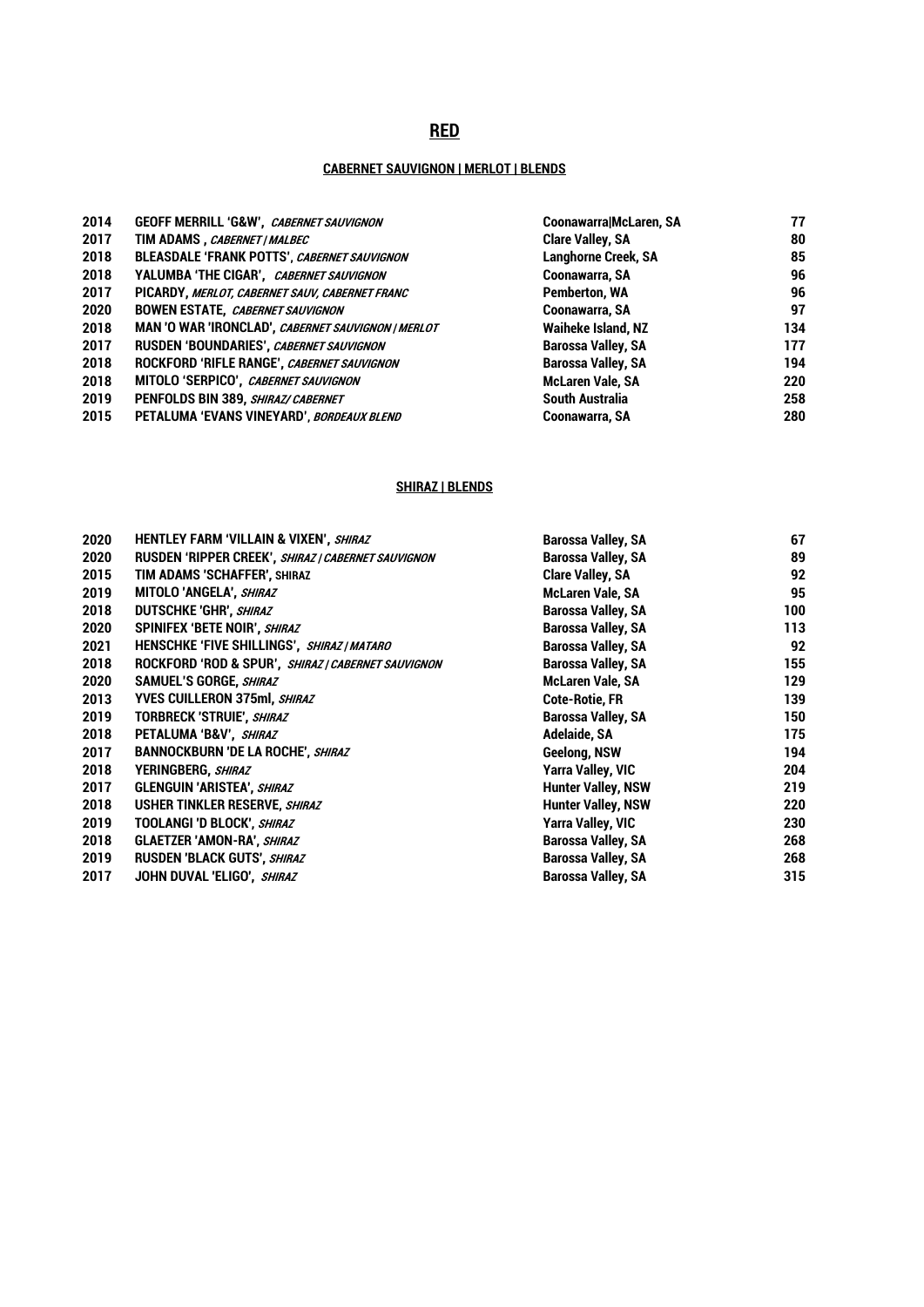# **LIMITED REDS**

| 2014 | <b>BASS PHILLIP, ' PREMIUM', PINOT NOIR</b>             | Gippland, VIC               | 469   |
|------|---------------------------------------------------------|-----------------------------|-------|
| 2007 | IL PARADISO DI MANFREDI, SANGIOVESSE (1500ml)           | <b>Tuscany, IT</b>          | 771.5 |
| 2013 | CHATEAU DE LA TOUR GRAND CRU (1500ML), CABERNET/ MERLOT | Cote-D'or. FR               | 2039  |
| 2012 | CHATEAU DE LA TOUR GRAND CRU (1500ML), CABERNET/ MERLOT | Cote-D'or. FR               | 2070  |
| 2012 | <b>DOMAINE PONSOT, PINOT NOIR</b>                       | <b>Close de Vougeot, FR</b> | 2184  |
| 1995 | CHATEAU LATOUR GRAND CRU CLASSE, CABERNET/MERLOT        | Pauillac, FR                | 2282  |
| 1976 | PENFOLDS, 'GRANGE HERMITAGE', SHIRAZ                    | <b>South Australia</b>      | 3380  |
| 1982 | <b>CHATEAU HAUT - BRION, BORDEAUX BLEND</b>             | Pessac - Leognan, FR        | 3760  |

**\* WHILE STOCK LASTS**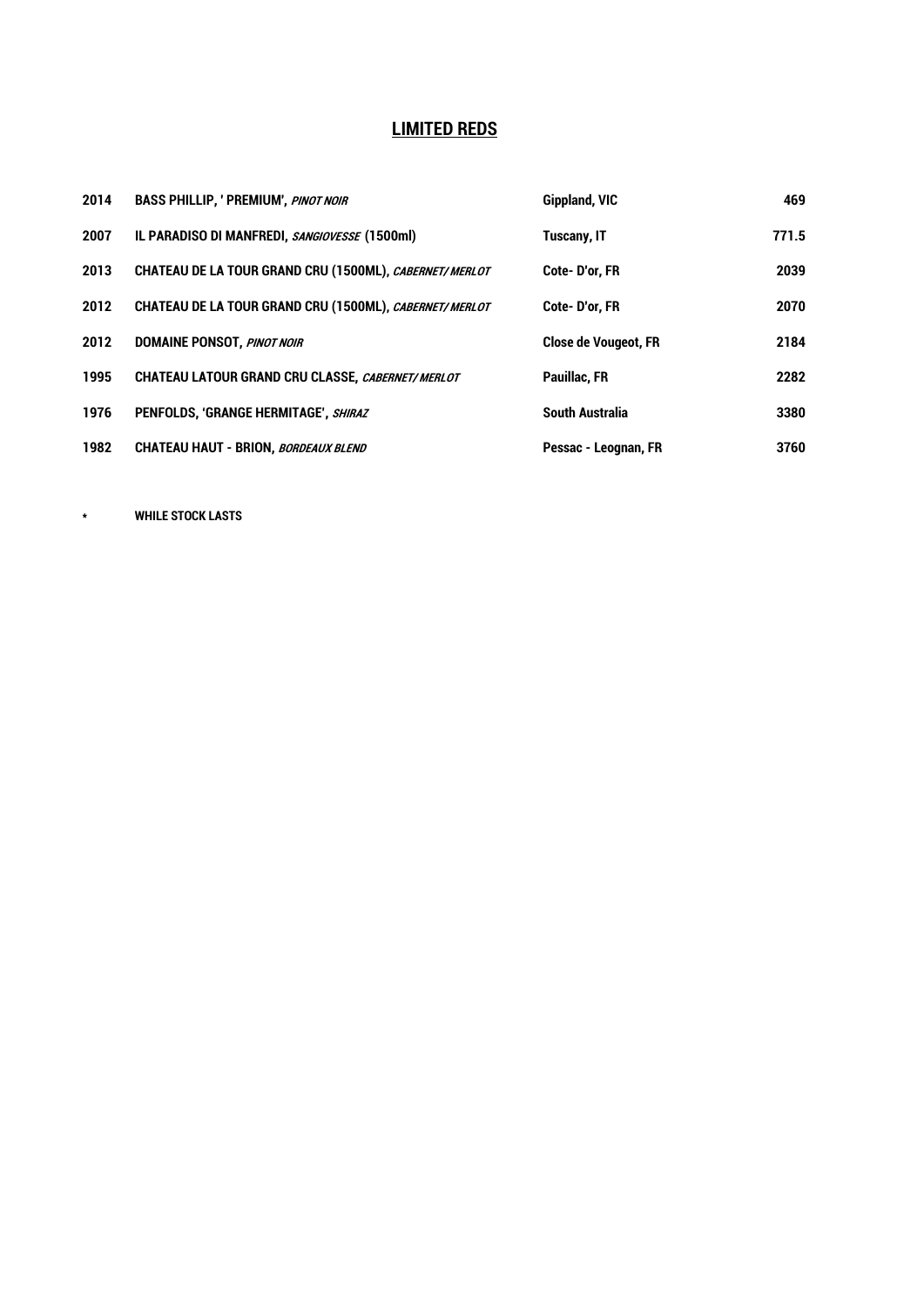# **SWEET & FORTIFIED**

## **DESSERT WINE**

| 2017 | VASSE FELIX CANE CUT SEMILLON (375ml)        | Margaret River, WA      | $16.5$   70 |
|------|----------------------------------------------|-------------------------|-------------|
| 2019 | YALUMBA, 'FSW8B' BOTRYTIS / VIOGNIER (375ml) | <b>Wrattonbully, SA</b> | 16.5159     |
| 2019 | HEGGIES BOTRYTIS   RIESLING (375ml)          | Eden Valley, SA         | 17.5170     |
| 2016 | <b>HENSCHKE NOBLE</b> GEWURZTRAMINER (375ml) | Adelaide Hills. SA      | 24.5186     |

#### **FORTIFIED**

#### **AUSTRALIA**

| <b>NV</b> | <b>DUTSCHKE SUN DRIED SHIRAZ</b>                    | Barossa Valley, SA | 21.5 |
|-----------|-----------------------------------------------------|--------------------|------|
| <b>NV</b> | <b>GALWAY PIPE TAWNY</b>                            | South Australia    | 14.5 |
| <b>NV</b> | <b>CHAMBERS, DRY FLOR APERA, PALOMINO FORTIFIED</b> | Rutherglen, VIC    | 12.5 |
| <b>NV</b> | CHAMBERS 'ROSEWOOD' MUSCADELLE   TOPAQUE            | Rutherglen, VIC    | 15.5 |
| <b>NV</b> | <b>CAMPBELLS 'MERCHANT PRINCE" RARE MUSCAT</b>      | Rutherglen, VIC    | 57.5 |

# **SPAIN**

| <b>NV</b> | LUSTAU, PEDRO XIMENEZ SAN EMILIO      | Jerez de la Frontera, ESP |      |
|-----------|---------------------------------------|---------------------------|------|
| <b>NV</b> | EQUIPO NAVAZOS, GRAN SOLERA 25+ YO PX | Jerez de la Frontera, ESP | 32.5 |

#### **PORTUGAL**

| <b>NV</b> | <b>HENRIQUEZ AND HENRIQUEZ, SERCIAL 15YR</b> | <b>Madeira</b> | 37.5 |
|-----------|----------------------------------------------|----------------|------|
| 2001      | QUINTA DO NOVAL, VINTAGE RUBY                | Douro          | 102  |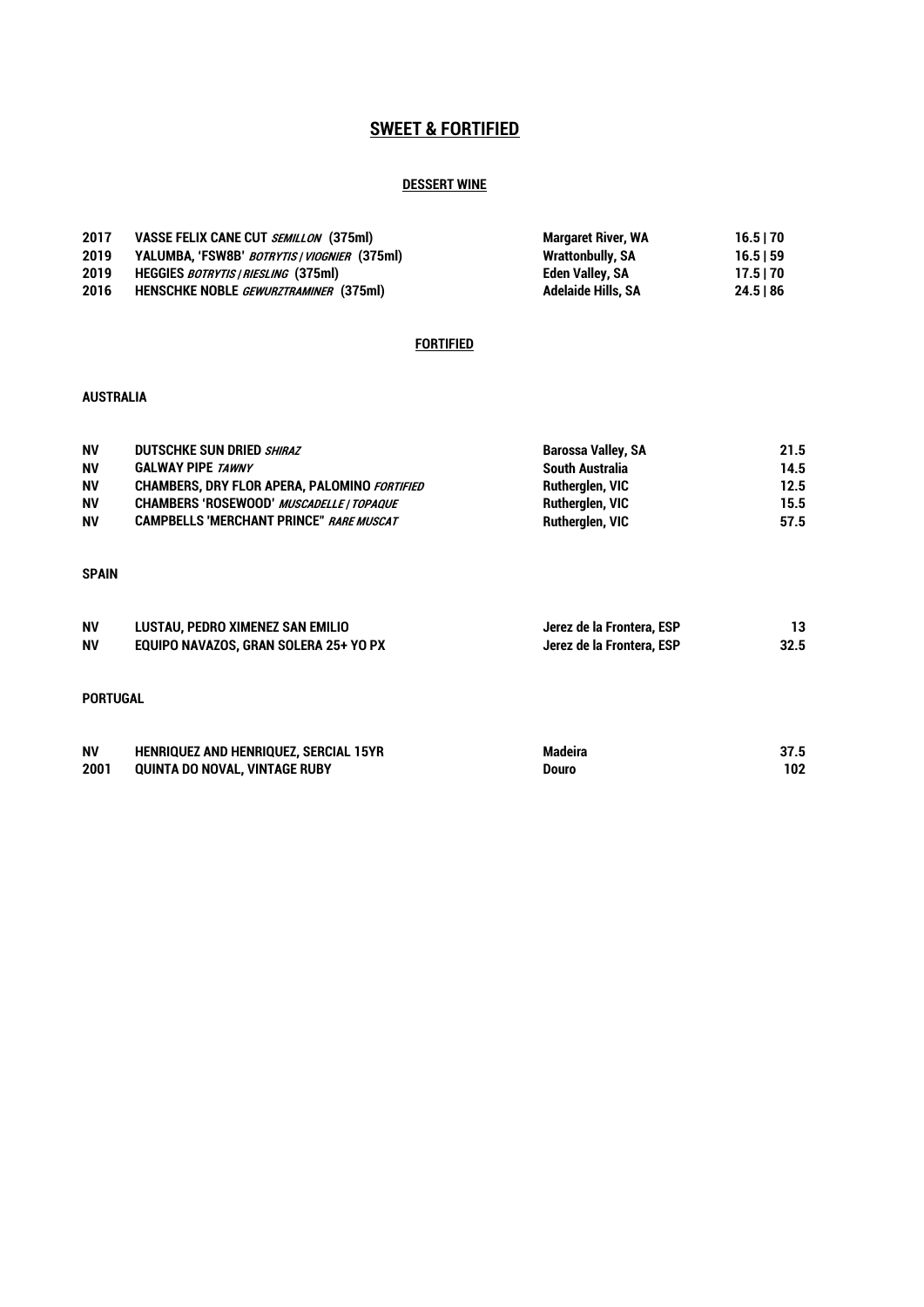# **SPIRITS**

## **VODKA**

| <b>Smirnoff</b>                        | <b>RUS</b>             | 13   |
|----------------------------------------|------------------------|------|
| <b>Ketel One</b>                       | <b>ND</b>              | 13   |
| <b>Belvedere</b>                       | <b>PL</b>              | 14.4 |
| <b>Archie Rose</b>                     | <b>AUS</b>             | 13.4 |
| <b>Grey Goose</b>                      | <b>FR</b>              | 14.4 |
| <b>GIN</b>                             |                        |      |
| Gordon's                               | <b>UK</b>              | 12.4 |
| Archie Rose 'Signature Dry'            | <b>NSW</b>             | 14.4 |
| <b>Four Pillars 'Spiced Negroni'</b>   | <b>VIC</b>             | 15   |
| <b>Bombay Sapphire</b>                 | <b>UK</b>              | 13   |
| <b>Hayman's Sloe</b>                   | UK                     | 13   |
| <b>Tanqueray</b>                       | <b>SCT</b>             | 13   |
| <b>Tanqueray No. 10</b>                | <b>SCT</b>             | 15   |
| <b>Hendricks</b>                       | <b>SCT</b>             | 15   |
| <b>Aviation</b>                        | <b>USA</b>             | 14   |
| <b>Manly Spirits</b>                   | <b>NSW</b>             | 14.4 |
| <b>Animus</b>                          | <b>AUS</b>             | 16.5 |
| <b>RUM</b>                             |                        |      |
| <b>Bati 'White' Premium</b>            | <b>FJ</b>              | 12.4 |
| <b>Captain Morgan</b>                  | <b>JM</b>              | 12.4 |
| <b>Bundaberg</b>                       | <b>AUS</b>             | 12   |
| <b>Sailor Jerry 'Spiced'</b>           | <b>US</b>              | 13   |
| Ron Zacapa 23y.o.                      | GU                     | 15.4 |
| <b>Appleton Estate Signature Blend</b> | <b>JM</b>              | 13   |
| <b>Kraken</b>                          | <b>USA</b>             | 14.4 |
| <b>TEQUILA</b>                         |                        |      |
| <b>Jose Cuervo Silver</b>              | <b>MX</b>              | 12.4 |
| Don Julio 'Reposado'                   | <b>MX</b>              | 14.4 |
| <b>APERITIF   DIGESTIF</b>             |                        |      |
| <b>Campari</b>                         | $\mathsf{I}\mathsf{T}$ | 12.4 |
| <b>Aperol</b>                          | IT                     | 12.4 |
| <b>Amaro Monetnegro</b>                | $\mathsf{I}\mathsf{T}$ | 13.4 |
| <b>Fernet Branca</b>                   | $\mathsf{I}\mathsf{T}$ | 14   |
| <b>Manly Spirits Limoncello</b>        | <b>NSW</b>             | 12.4 |
| Pimm's No. 1                           | <b>UK</b>              | 12.4 |
| <b>Dubonnet</b>                        | <b>FR</b>              | 12   |
| <b>Pernod</b>                          | <b>FR</b>              | 13   |
| <b>Calvado Le Pere Jules Pommeau</b>   | <b>FR</b>              | 14.4 |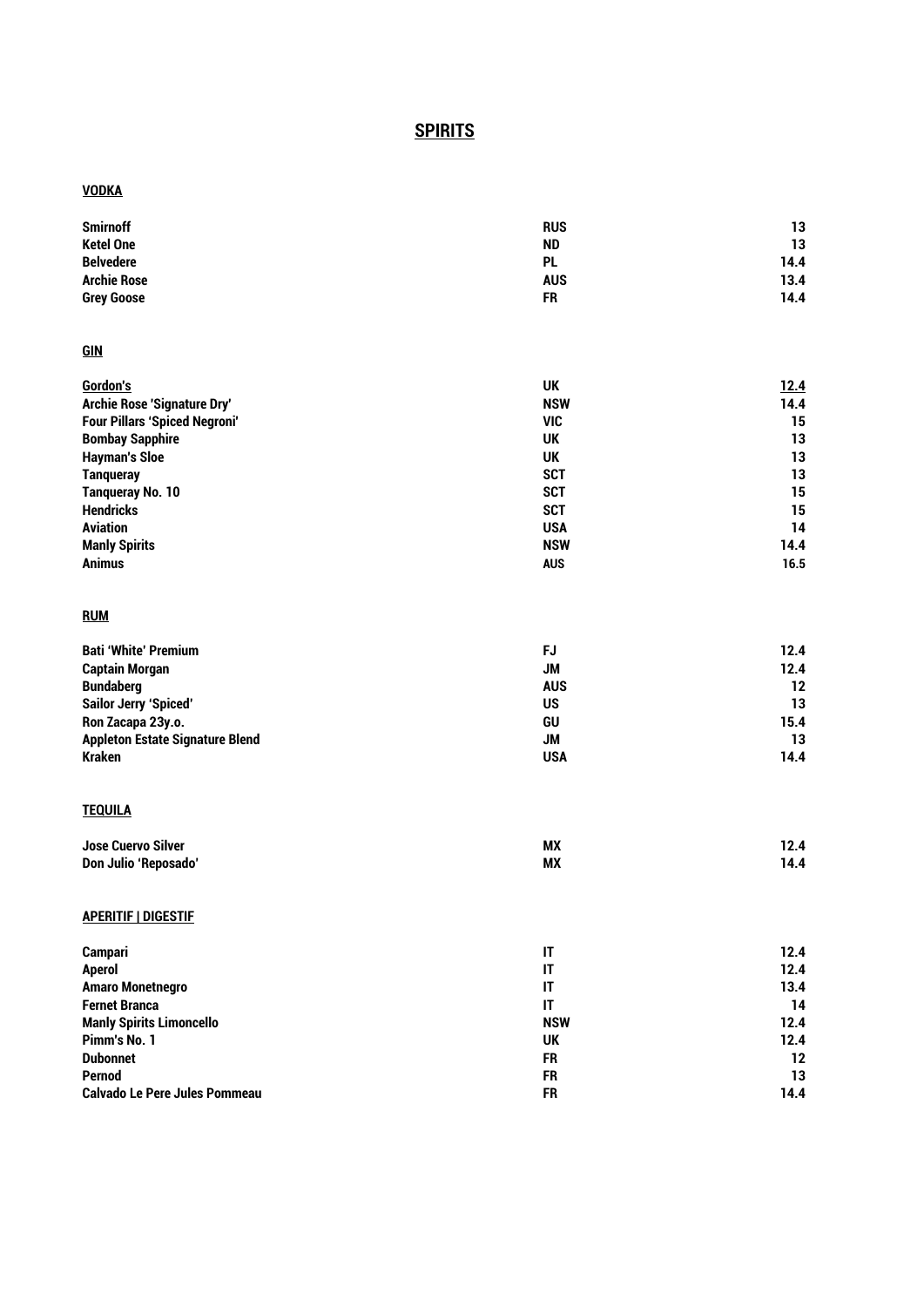# **SPIRITS**

## **BOURBON | RYE**

| <b>Jim Beam</b>                           | <b>Kentucky</b>        | 12.4 |
|-------------------------------------------|------------------------|------|
| <b>Makers Mark</b>                        | <b>Kentucky</b>        | 13   |
| <b>Woodford Reserve</b>                   | <b>Woodford County</b> | 15   |
| <b>Jack Daniels 'Gentleman Jack'</b>      | <b>Tennessee</b>       | 13.4 |
| <b>Jack Daniels Fire</b>                  | <b>Tennessee</b>       | 13   |
| <b>Wild Turkey Honey</b>                  | <b>Kentucky</b>        | 13   |
| Russell's Reserve 10y.o                   | <b>Kentucky</b>        | 15.4 |
| <b>WHISKY   WHISKEY</b>                   |                        |      |
| <b>AUSTRALIAN WHISKEY</b>                 |                        |      |
| <b>Overeem Port Cask</b>                  | <b>TAS</b>             | 26.8 |
| <b>Overeem Port Cask 'Cask Strength'</b>  | <b>TAS</b>             | 35   |
| <b>Lark Slainte</b>                       | <b>TAS</b>             | 20.6 |
| <b>Gospel Solera Rye</b>                  | <b>SA</b>              | 16.5 |
| <b>ISLAY &amp; THE ISLANDS</b>            |                        |      |
| Ardbeg 10y.o                              | <b>Islay</b>           | 17   |
| Talisker 10y.o                            | Isle of Skye           | 17.5 |
| Laphroaig 10y.o                           | <b>Islay</b>           | 16.5 |
| Lagavulin 16y.o.                          | <b>Islay</b>           | 19.6 |
| <b>LOWLANDS</b>                           |                        |      |
| Auchentoshan 'American Oak'               | Glasgow                | 14   |
| Glenkinchie 12y.o.                        | <b>Edinburgh</b>       | 16.5 |
| <b>HIGLANDS &amp; SPEYSIDE</b>            |                        |      |
| Glenmorangie 10y.o.                       | <b>Tain</b>            | 16.5 |
| Glenfiddich 12y.o.                        | <b>Moray</b>           | 16.5 |
| <b>Glenmorangie 'Nectar D'Or'</b>         | <b>Tain</b>            | 18.5 |
| <b>Glenmorangie 'Quinta Ruban'</b>        | <b>Tain</b>            | 18.5 |
| <b>Glenmorangie 'Lasanta'</b>             | <b>Tain</b>            | 18.5 |
| <b>Glenlivet Malt 'Founder's Reserve'</b> | <b>Speyside</b>        | 14.4 |
| Oban 14y.o.                               | <b>Oban</b>            | 18.5 |
| <b>Macallan 1824 Oscuro</b>               | <b>Spevside</b>        | 102  |
| <b>BLENDED SCOTTISH</b>                   |                        |      |
| Chivas Regal 12y.o.                       | <b>SCT</b>             | 14   |
| <b>Johnnie Walker 'Red Label'</b>         | <b>SCT</b>             | 12.4 |
| Johnnie Walker 12y.o 'Black Label'        | <b>SCT</b>             | 14.4 |
| Johnnie Walker 'Blue Label'               | <b>SCT</b>             | 31   |
| <b>WORLD</b>                              |                        |      |
| Canadian Club 8y.o.                       | <b>CAN</b>             | 12.4 |
| Jameson 'Irish Whiskey'                   | <b>IRL</b>             | 13   |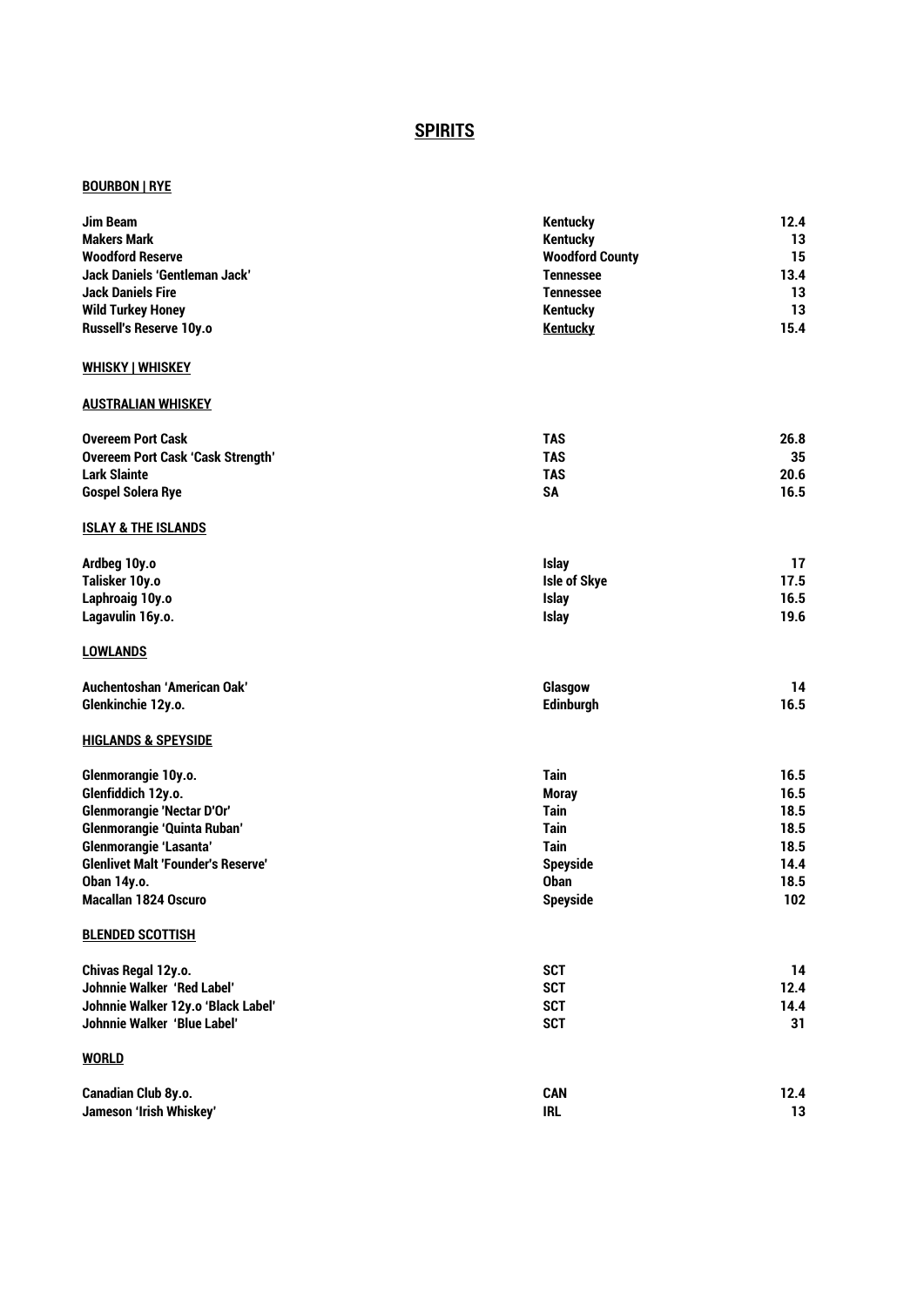# **SPIRITS**

## **COGNAC**

| Hennessy V.S.O.P.       | Cognac | 15.4 |
|-------------------------|--------|------|
| Hennessy X.O.           | Cognac | 33   |
| <b>Hennessy Paradis</b> | Cognac | 71   |
| Martell V.S.O.P.        | Cognac | 15   |

## **LIQUEURS**

| <b>Southern Comfort</b>             | <b>USA</b>   | 12.4 |
|-------------------------------------|--------------|------|
| <b>Malibu</b>                       | <b>CARIB</b> | 12.4 |
| <b>Frangelico</b>                   | IT           | 12.4 |
| <b>Kahlua</b>                       | <b>MX</b>    | 12.4 |
| <b>Baileys</b>                      | <b>IRL</b>   | 12.4 |
| <b>Disaronno Amaretto</b>           | IT           | 13   |
| <b>Chambord</b>                     | <b>FR</b>    | 13   |
| <b>Dom Benedictine</b>              | <b>FR</b>    | 14.4 |
| <b>Drambuie</b>                     | <b>SCT</b>   | 14   |
| <b>Grand Marnier</b>                | <b>FR</b>    | 13   |
| <b>Galliano Sambuca black/white</b> | IT           | 13.4 |
| <b>Cointreau</b>                    | <b>FR</b>    | 13.4 |